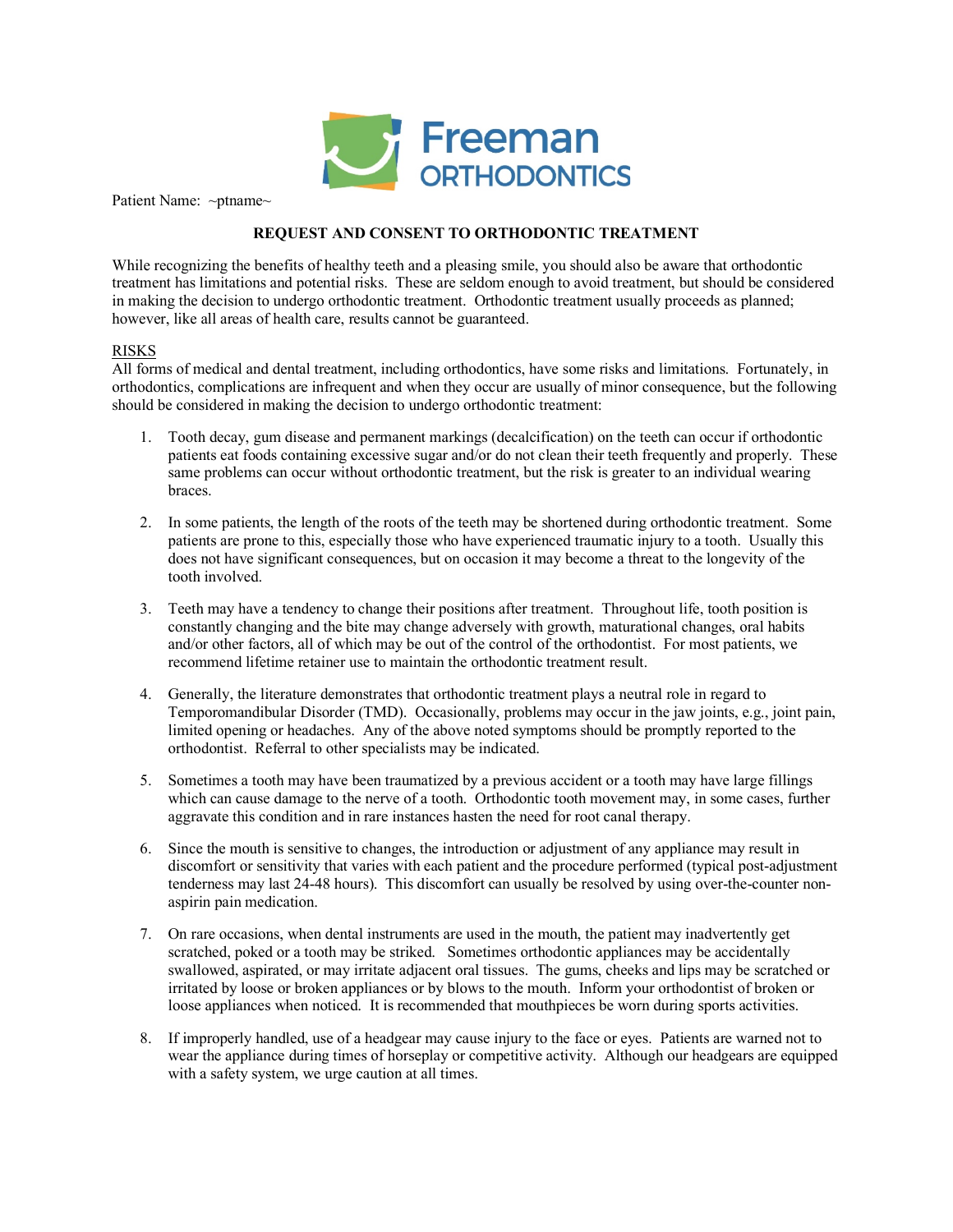- 9. When teeth are crowded, they may require removing a small amount of enamel from between the teeth to reduce their width. Teeth that require interproximal reduction or slenderizing in order to create the space needed for dental alignment to occur are not more susceptible to tooth decay nor does it predispose gums to gum disease.
- 10. When clear or tooth-colored ceramic brackets have been utilized, incidents of patients experiencing bracket breakage and/or damage to teeth, including attrition and enamel flaking/fracturing upon bracket removal have been reported. Fractured brackets may result in remnants that might be harmful to the patient especially if swallowed or aspirated
- 11. Sometimes oral surgery, tooth removal or orthognathic surgery is necessary in conjunction with orthodontic treatment, especially to correct crowding or severe jaw discrepancies. Risks involved with treatment and anesthesia should be discussed with your general dentist or oral surgeon before making your decision to proceed with treatment.
- 12. Atypical formation of teeth or insufficient or abnormal changes in the growth of the jaws may limit our ability to achieve the desired result. If growth becomes disproportionate during or after treatment, the bite may change, requiring additional treatment, or in rare instances, surgery to balance disproportionate growth. Growth disharmony and unusual tooth formation are biological processes beyond the orthodontist's control. Growth changes that occur after active orthodontic treatment has ended may alter the final treatment result.
- 13. Impacted and unerupted teeth are occasionally a problem that may lengthen the estimated treatment time. The process of bringing impacted teeth into mouth may result in damage to adjacent teeth, gum problems, shortened roots and ankylosis (fusion to the bone).
- 14. Teeth which have been overlapped for long periods of time may be missing the gingival tissue below the interproximal contact once the teeth are aligned, leading to the appearance of a "black triangle" space.
- 15. The total time required to complete treatment may exceed the estimated treatment plan. Poor compliance in wearing appliances and/or elastics for the required time per day, poor oral hygiene, broken braces/appliances, missed appointments can lengthen treatment time and negatively affect the quality of the final treatment results.
- 16. We have devoted considerable time, effort and resources into the design of our schedule to ensure that we have the greatest number of appointments to offer during the most requested times (before and after school/work). Longer appointments (placement/removal of braces/appliances) are scheduled during the morning school/work hours. Please note our first adjustment appointment begins at 7:50 a.m. and our last adjustment appointment begins at 4:30 p.m. (3:30p.m. on Wednesdays & Fridays).
- 17. Due to the wide variation in the size and shape of teeth, achievement of the most ideal result may require restorative (general) dental treatment as established in the treatment plan. You are encouraged to ask questions regarding dental care adjunctive to your orthodontic treatment to the doctor providing the service.
- 18. General medical problems can affect orthodontic treatment. Inform your orthodontist of any changes in your medical health.

# POSSIBLE ALTERNATIVES

For the vast majority of patients, orthodontic treatment is an elective procedure/improvement. One possible alternative to orthodontic treatment is no treatment at all. You could choose to accept your present oral condition and decide not to have orthodontic correction or improvement. The specific alternatives to orthodontic treatment for any particular patient depend on the nature of the individual's teeth, supporting structures and appearance.